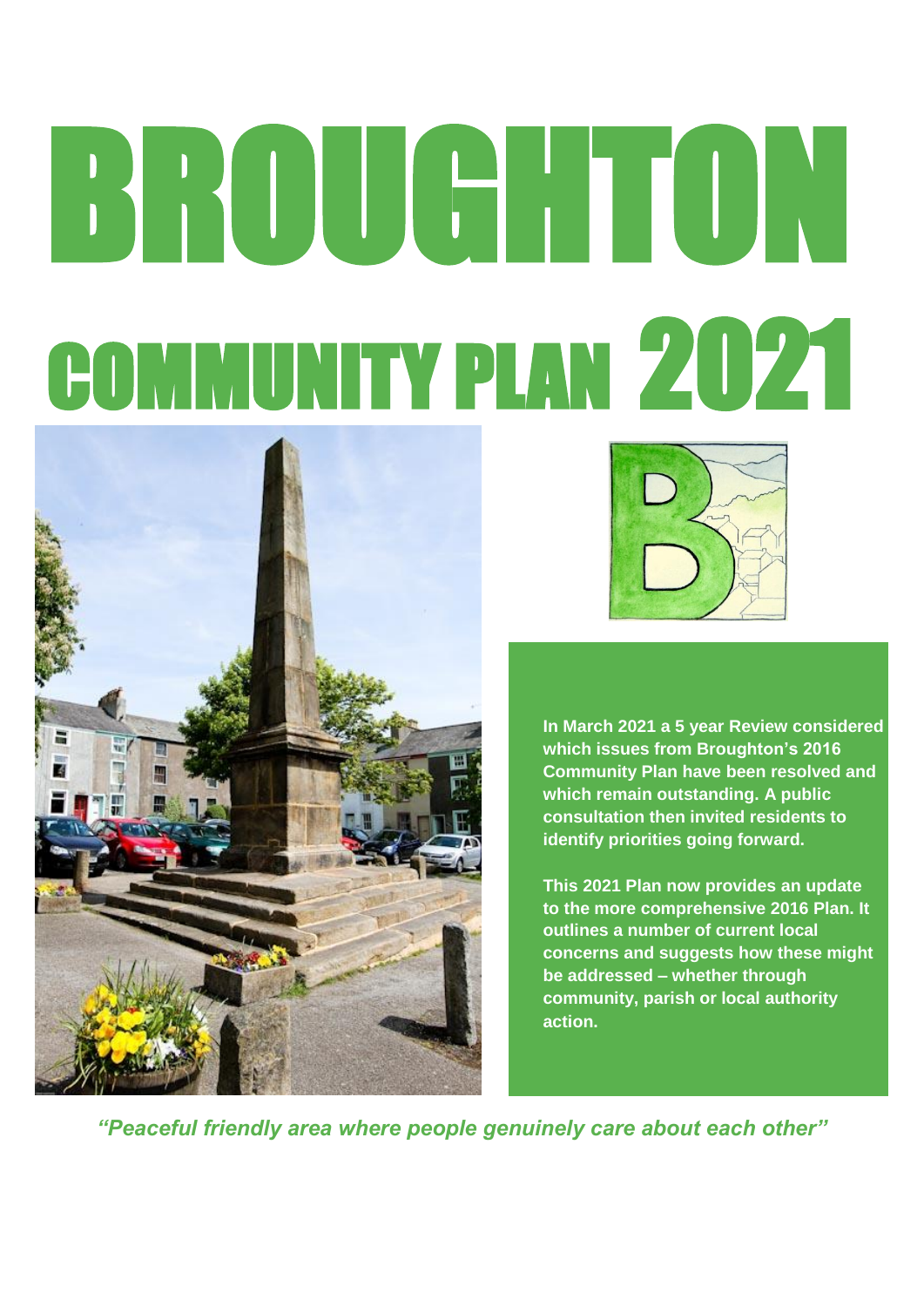# Local Amenities

Wilson Park remains regarded as an underutilised community asset. Suggestions - including from youngsters - on improving its amenities mention a climbing wall, a fitness circuit, a cycle track for beginners, picnic tables and pollinator friendly planting.

But the most popular idea is for a Skate Park. A voluntary Group, with support from parish councillors, aims to explore this and other possibilities further.

Several parents want the fence around the playground area to be reinstated for safety reasons and the Parish Council is considering this.

One resident proposes more benches along the railway track path to encourage fitness and promote wellbeing in older people. Following input from LDNPA and if landowner permission is given, this may become a community project.



# Public Transport and Access

Comments reiterated dissatisfaction with public transport provision locally. The X7 bus service starting this summer will improve access to Millom and Barrow but the persistent lack of buses to Ulverston continues to disadvantage our community.

Responses point out limited access to Foxfield Station and offer solutions such as: a footway along Foxfield Road; Occupation Lane improved to provide a footpath and cycleway; bicycle lockers at the station; linking up bus and train services; using adjacent land for a car park.

Duddon Parish Council is in the process of registering Occupation Lane as a Public Right of Way (Bridleway) to clarify both user and owner rights and may also consider lobbying Cumbria Highways, SLDC and Network Rail to improve all types of access to the rail station. Cllr. Brereton continues working with public transport operators and Cumbria CC to deliver integrated transport services while Simon Fell MP and various bodies are ambitious to see connectivity of the Coastal Path and longdistance cycle routes enhanced in the Duddon Estuary area.

# **Road Safety**

A lower 20 mph limit for Broughton was the preferred way to improve road safety in our 2015 parish-wide survey.

After 6 years of lobbying and fundraising, a 20 mph zone will be in place this autumn. Several respondents to the recent consultation expressed thanks for this success.

But there is still concern over road safety. Residents want better road signs and markings in town and mention improved maintenance of surfaces, different signage and wider sections on the A595 as possible ways to reduce traffic accidents and to discourage rat running through Broughton. Pedestrian safety on the outskirts of the town is also a worry.

The Safer Speeds Group intends to monitor for potential improvements to the 20 mph zone. Cllr. Brereton continues to lobby for road repairs, resurfacing, improvements to signage and speed calming measures on all the parish's road as well as for better enforcement of speed limits – in particular on the A595. The Parish Council, District Councillors and our MP will also raise road safety matters with Highways and Cumbria Police.

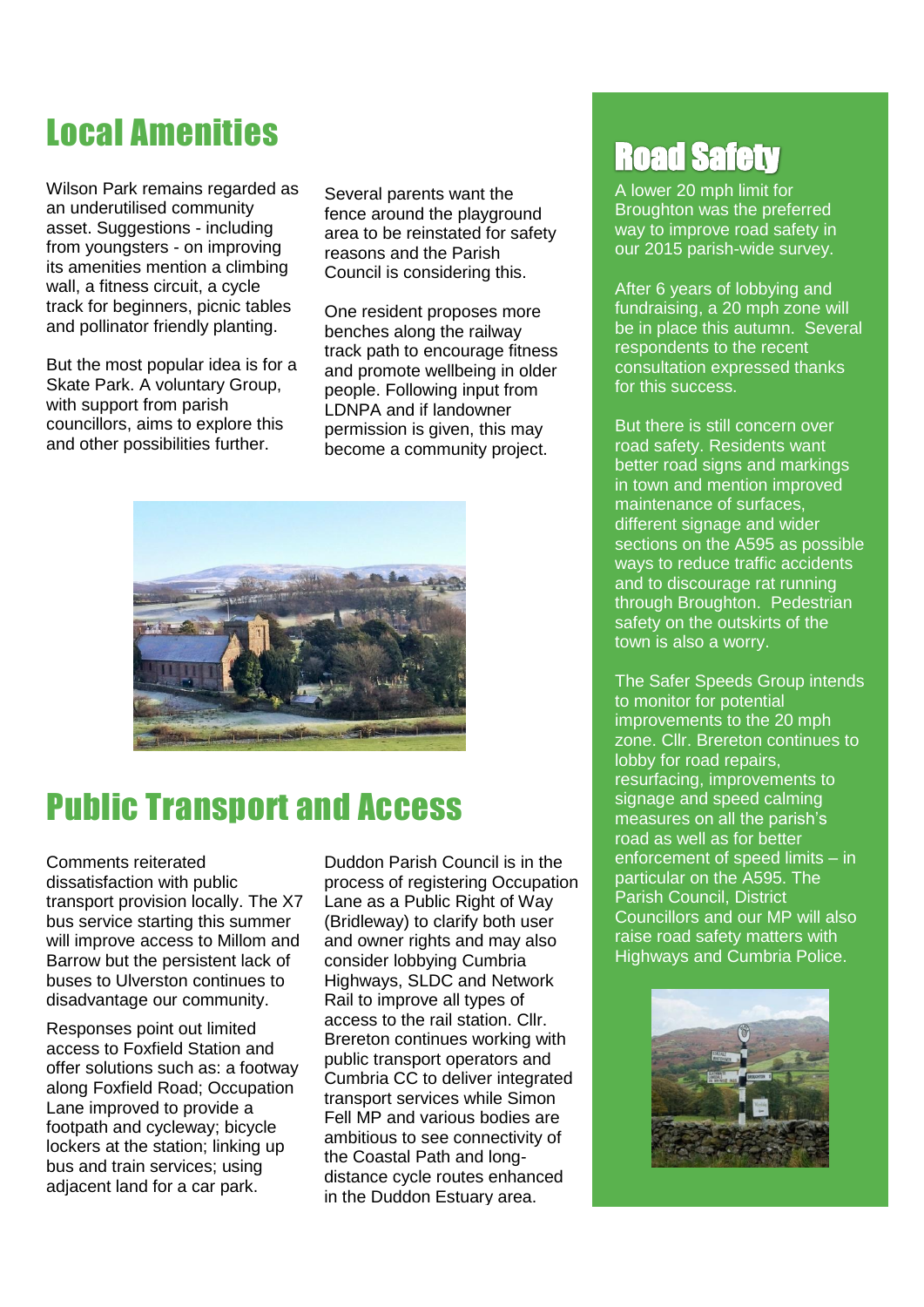

#### Environment

Much interest was expressed on specific issues affecting our local environment. Some respondents say verge cutting regimes, clearing of trees and shrubs and the tidying up of grassed areas are unwittingly harming wildlife in locations such as next to the A595 and along Foxfield Road.

Tidiness often means the loss of dense cover for nesting birds, the removal of seed heads from native plants and the destruction of habitats for invertebrates. It is suggested that a more sensitive approach would better enable wildlife to thrive. Other proposals include wildflowers at the entrances to Broughton, better control of invasive species, more people litter picking when out walking, reducing light pollution and residents leaving small "untidy" garden areas.

We suggest the Parish Council could liaise with Cumbria County Council on verge cutting timings and also incorporate local priorities into its upcoming Greening Campaign. Simon Fell MP is lobbying government on the local environment and there will be, for instance, pilot programmes for maintaining and establishing new hedgerows.

### Young People

In 2015 our Young People's Questionnaire found that there isn't enough for teenagers to do locally. Poor public transport also means a reliance on adults to get to other towns.

Although our parish has groups and clubs for youngsters, secondary-aged kids mostly want somewhere to socialise and enjoy a range of activities. Suggestions this year include asking the Kepplewray Centre

to provide physical activities and for local groups and individuals to offer youthoriented talks and activities on subjects such as photography, art, ornithology and first aid.

The Parish Council plans to ask Broughton School pupils to identify suitable activities. Local interest groups and the Kepplewray Centre may also wish to get involved in delivering a range of events.

#### **Connectivity**

Respondents agreed with our recent Review's observation that, despite some improvement since 2015, broadband speed and mobile coverage is still inadequate. This was clearly demonstrated during lockdown periods when households and businesses needed better connectivity. Our MP is working with governmental departments to improve rural broadband but some parishioners suggest a community led high speed broadband provision could provide a better solution.

Currently the non-profit BR4N scheme, which brings more affordable superfast broadband to rural areas, is gathering momentum in Cumbria.

Advocated by County Councillor Matt Brereton, if 100 homes and 50 businesses within Duddon Parish register an interest, sufficient funding could be unlocked to significantly improve both broadband speed and reach throughout our area.